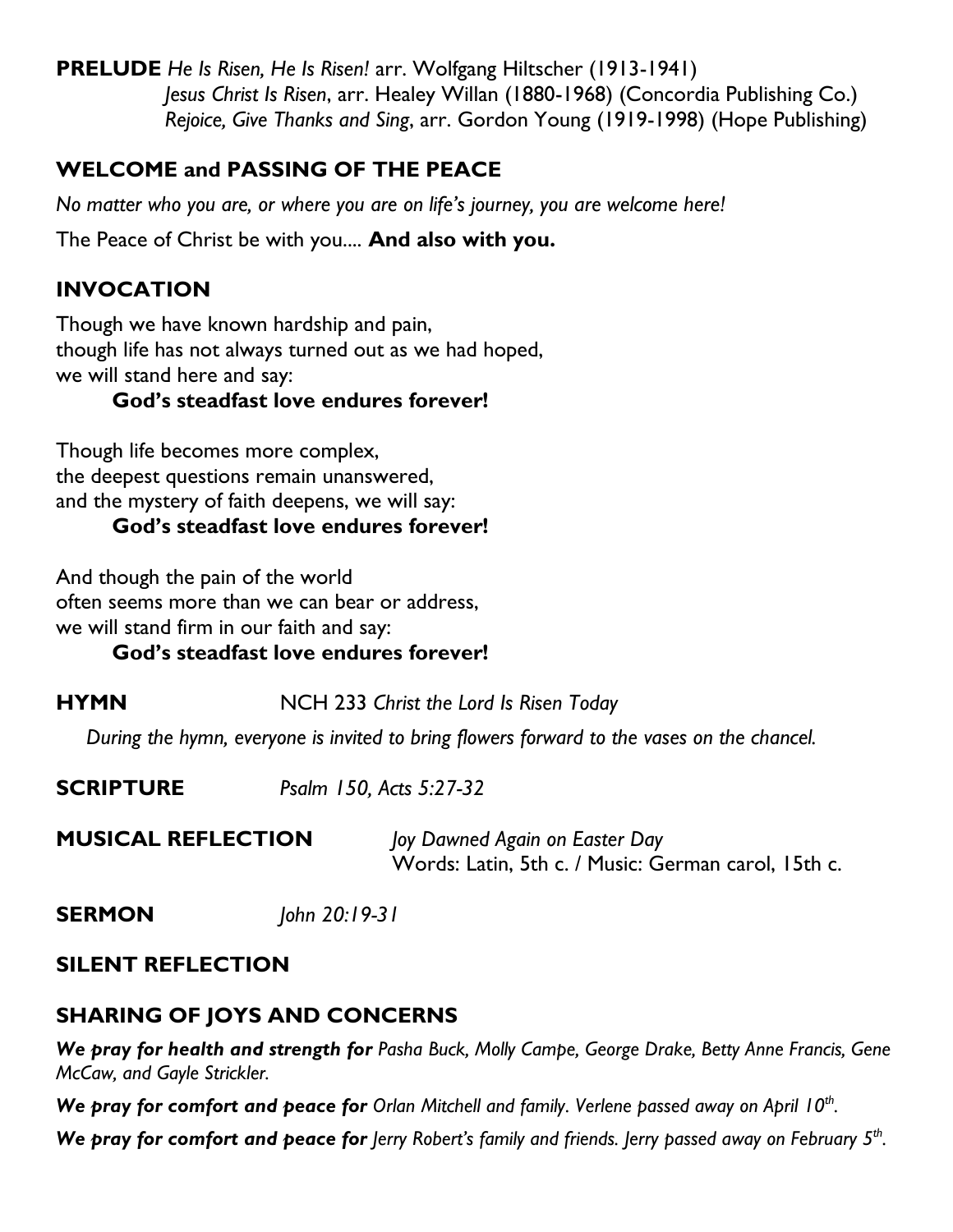# **PASTORAL PRAYER**

When Thomas touched the wounds and set himself free it was Easter day

When Peter's three "yes's" to Jesus finished his three denials it was Easter day

When Mary ready to embalm the dead ran in fear from the empty tomb it was Easter day

When the disciples looked from afar at a breakfast of fish on the beach it was Easter day

When Emmaus became synonymous with welcome and the breaking of bread with strangers it was Easter day

When Paul was blinded by the light and recognized the voice niggling in his head it was Easter day

When the hungry are fed at the table, the same table as the rich it is Easter day

When weapons are beaten to plowshares and peace is a word to be shouted it is Easter day

When the stranger is welcomed in community and the lonely are restored to relationship it is Easter day...

# **LORD'S PRAYER** *(Inclusive Version)*

Blessed One, our Father and our Mother

Holy is your name. May your love be enacted in the world.

May your will be done on earth as in heaven.

Give us today our daily bread and forgive us our sins as we forgive those who sin against us. Save us in the time of trial and deliver us from evil.

For all that we do in your love, and all that your love brings to birth,

and the fullness of love that will be

are yours, now and forever. Amen.

# **GRATITUDE FOR OFFERING & DOXOLOGY**

Praise God from whom all blessings flow, Praise God all creatures here below Praise God above ye heavenly hosts, Creator, Christ, and Holy Ghost

**HYMN** NCH 245 *The Day of Resurrection*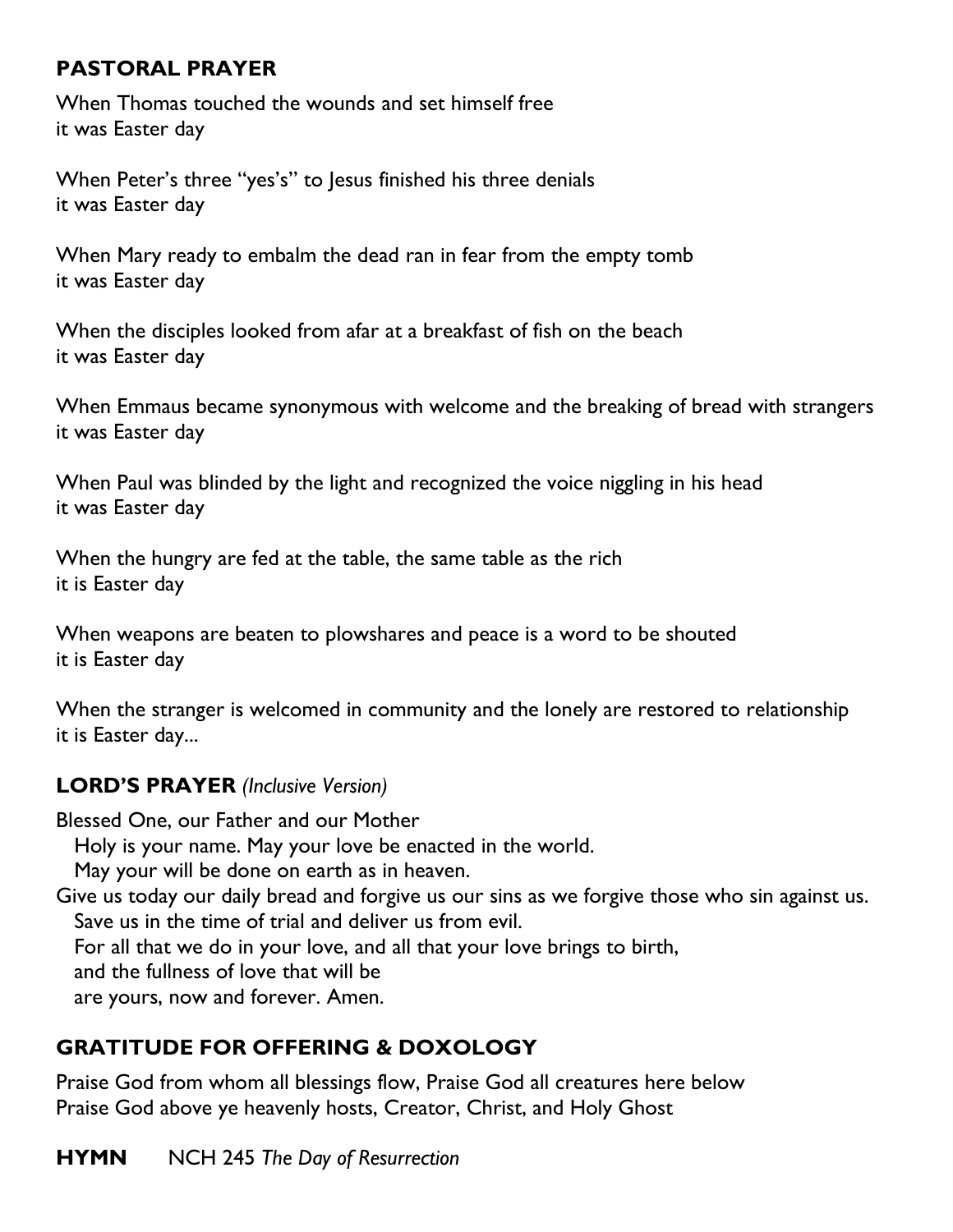#### **BENEDICTION**

Living God, You appeared to your disciples in their hour of fear, and offered them your peace to still their hearts. May we open our arms to be living hope in the world today, bringing peace to those living in fear, including ourselves. Give us courage to be bold in what we believe; may we hold firm to your promise of life and hope, and strive for a new world, free from poverty, injustice and conflict. Let us go in peace to love and serve the Lord, Amen.

**POSTLUDE** *Holy God, We Praise Thy Name*, arr. Flor Peeters (1903-1986)

**ANNOUNCEMENT**: *Pastor Jessica and the Governing Board cordially invite you to attend a Congregational Conversation and Vote to Extend a Call to Dr. Henry W. Morisada Rietz, next Sunday, April 24, during fellowship time in Friendship Hall. This will be an opportunity to chat with Henry, ask questions, hear from the Governing Board and representatives from the Central Association Committee on Ministry about their recommendation.*

# **EASTER LILY DONATIONS**

*In loving memory of Charlie and John Bethel, Fred and Josephine Jones Esther Bethel*

*In loving memory of Charlie and John Bethel, Don and Audrey Pederson Anne and Eric Pederson and family*

> *In loving memory of David and Dennis Haas Tommy Haas and family*

> > *In loving memory of Judy Kuehl Lyle Kuehl and family*

# *In loving memory of Jewel Kintzinger, John Kintzinger, Burt Day, Katherine Kramer & Warren Kintzinger, Lester & Evelyn Wendt*

*Doug, Stuart, Rachel and Wendy Kintzinger & Family*

#### **Worship Resources**

Invocation  $\sim$  written by Ann Siddall, and posted on the website of the Stillpoint Spirituality Centre. <http://www.stillpointsa.org.au/> Pastoral Prayer ~ written by Roddy Hamilton, and posted on Mucky Paws. <http://www.nkchurch.org.uk/index.php/mucky-paws> Lord's Prayer ~ Copyright © 2003 Richard D. McCall, Associate Professor of Liturgy and Church Music, Episcopal Divinity School, Cambridge, Ma. Posted on the [Worship Well](http://www.theworshipwell.org/pdf/WOR_McCall3.pdf) website. Benediction ~ from the *Monthly Prayers* page of the Christian Aid website.<http://www.christianaid.org.uk/>